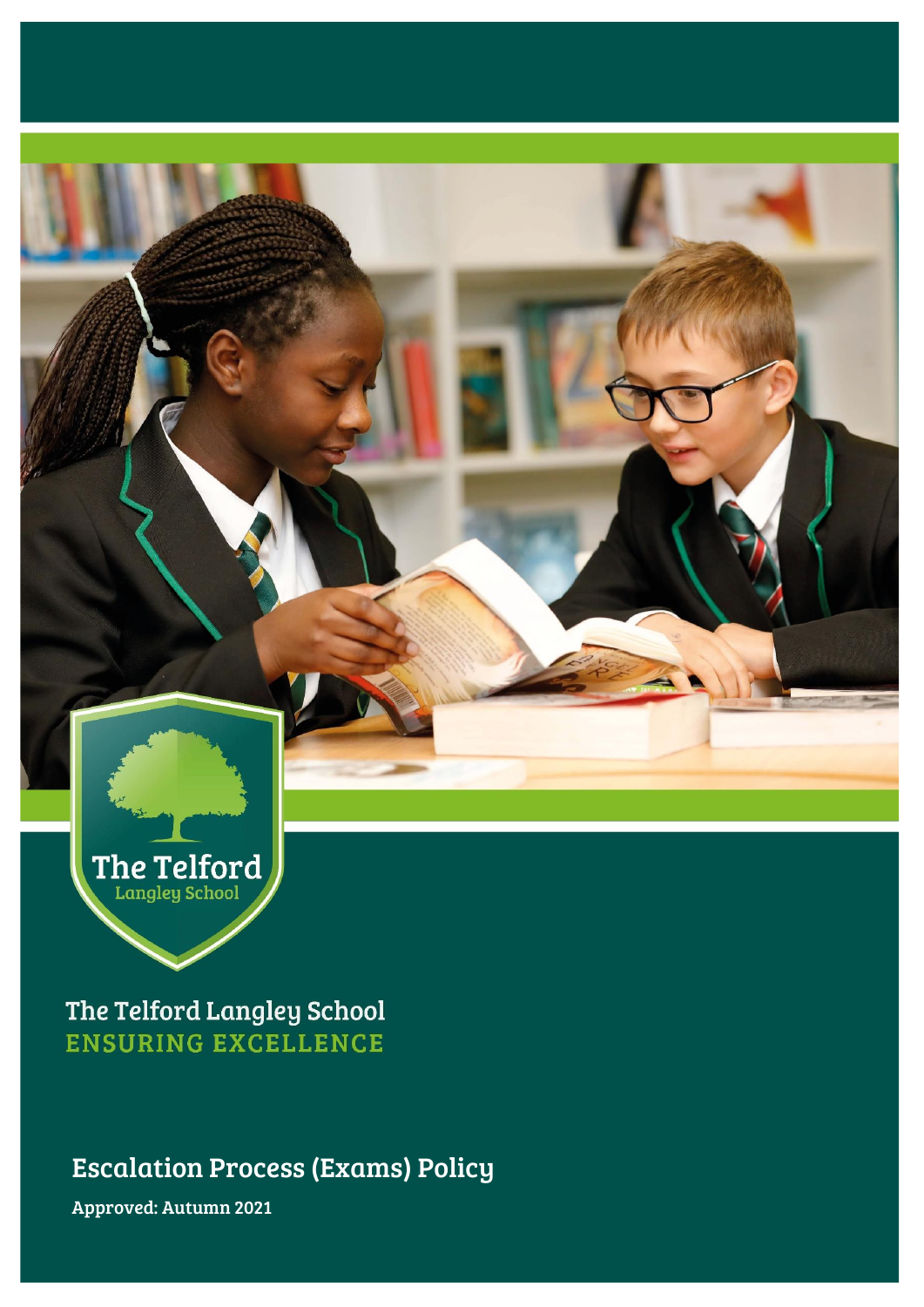# **Escalation Process (Exams)**

| <b>Policy Name:</b>                   | <b>Escalation Process (Exams)</b> |
|---------------------------------------|-----------------------------------|
| <b>Policy Owner:</b>                  | Mr Paul Hewitt                    |
| <b>Last Reviewed:</b>                 | Autumn 2021                       |
| <b>Policy Approved \ Ratified by:</b> | <b>School Standards Committee</b> |
| <b>Term Policy Approved:</b>          | Autumn 2021                       |
| <b>Next Review Due:</b>               | Autumn 2022                       |
| <b>Document Version:</b>              | 3.0                               |

## **Contents**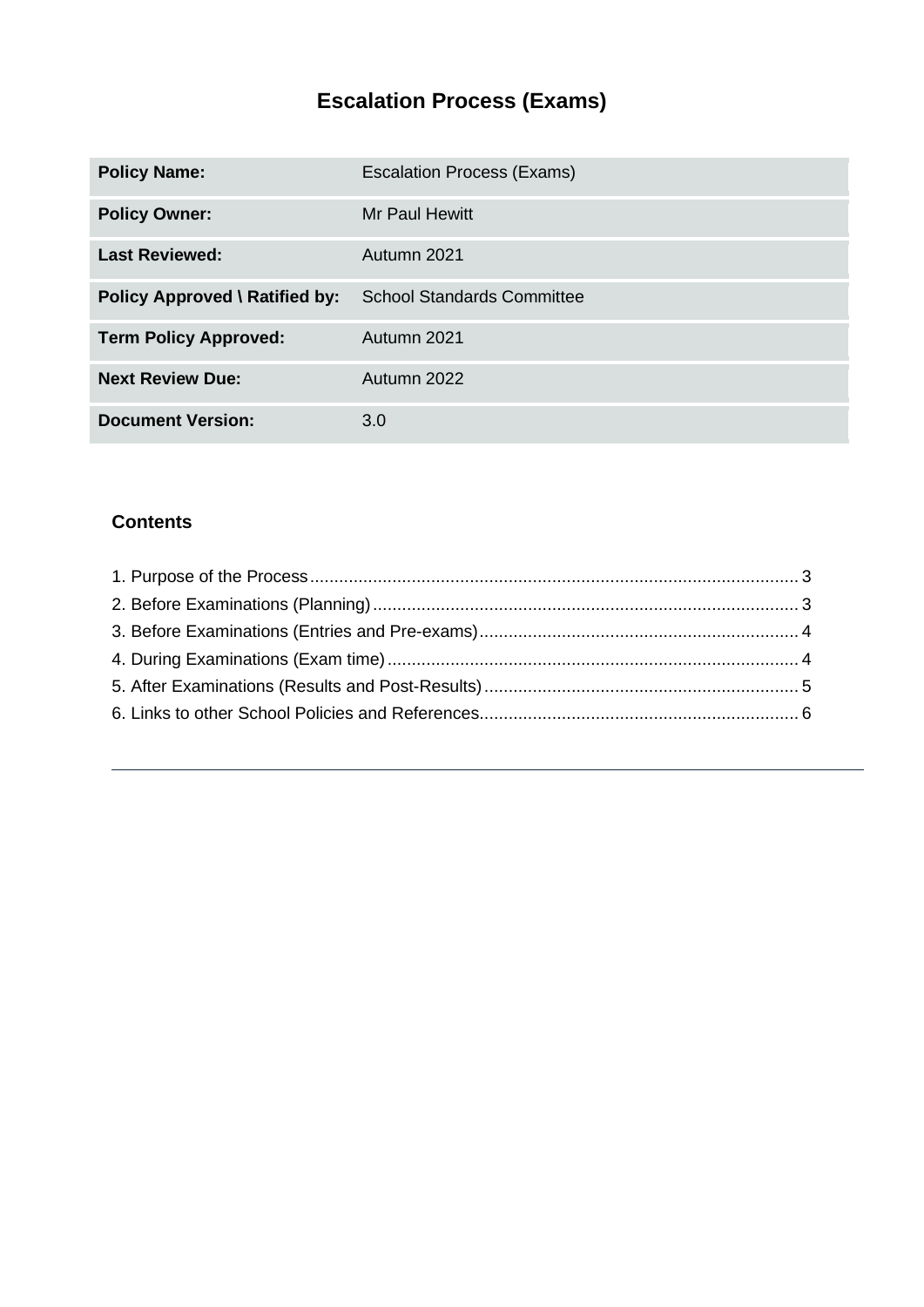# <span id="page-2-0"></span>**1. Purpose of the Process**

To confirm the main duties and responsibilities to be escalated should the head of centre, or a member of the senior leadership team with oversight of examination administration, be absent.

# <span id="page-2-1"></span>**2. Before Examinations (Planning)**

In the event of the absence of the Head of Centre or the member of senior leadership with oversight of examination administration, responsibility for implementing JCQ regulations and requirements relating to activity prior to examinations will be escalated to

Emma Blount – Deputy Headteacher Paul Hewitt – Deputy Headteacher Kevin Preece – Deputy Headteacher

To support understanding of the regulations and requirements, the following JCQ publications will be referenced:

- General Regulations for Approved Centres
- Instructions for conducting examinations
- Access Arrangements and Reasonable Adjustments
- Instructions for conducting coursework
- Instructions for conducting non-examination assessments
- Suspected Malpractice Policies and Procedures
- A guide to the special consideration process

### **Main duties and responsibilities relate to:**

- Centre status
- Confidentiality
- Communication
- Recruitment, selection and training of staff
- Internal governance arrangements
- Delivery of qualifications
- Public liability
- Conflicts of interest
- Controlled assessments, coursework and non-examination assessments
- Security of assessment materials
- National Centre Number Register
- Centre inspections
	- o Additional JCQ publication for reference:
	- o Centre Inspection Service Changes
- Policies
	- o Specific JCQ publications for reference:
	- o General Regulations for Approved Centres (section 5)
	- o Instructions for conducting examinations (section 25)
	- o Access Arrangements and Reasonable Adjustments (section 5)
- Personal data, freedom of information and copyright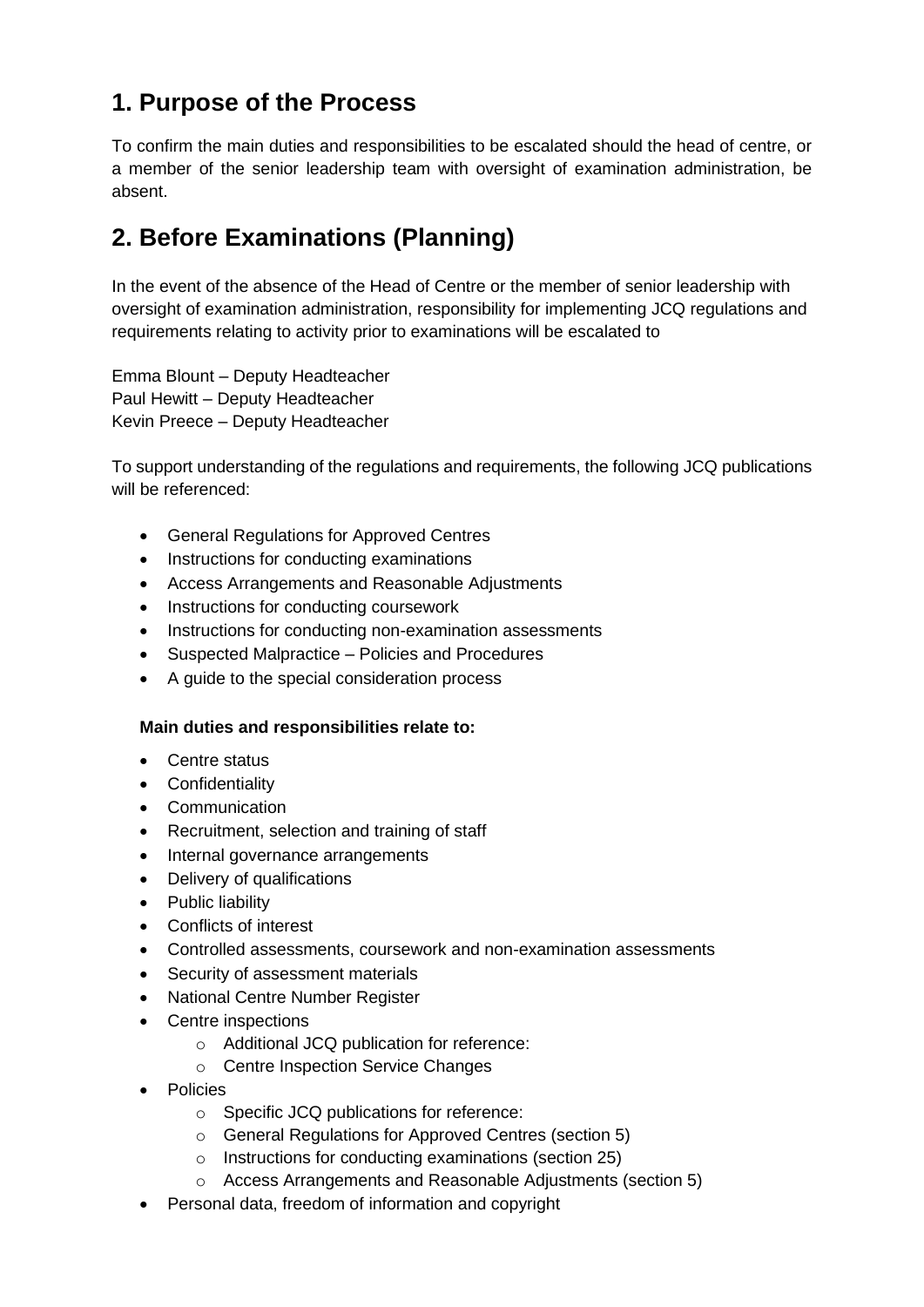- o Additional JCQ publication for reference:
- $\circ$  Information for candidates Privacy Notice

## <span id="page-3-0"></span>**3. Before Examinations (Entries and Pre-exams)**

In the event of the absence of the head of centre or the member of senior leadership with oversight of examination administration, responsibility for implementing JCQ regulations and requirements relating to entries and exam preparation will be escalated to

Emma Blount – Deputy Headteacher Paul Hewitt – Deputy Headteacher Kevin Preece – Deputy Headteacher

To support understanding of the regulations and requirements, sections of relevant JCQ publications will be specifically referenced including:

- General Regulations for Approved Centres (section 5)
- Instructions for conducting examinations (sections 1-15)
- Access Arrangements and Reasonable Adjustments (sections 6-8)

#### **Main duties and responsibilities relate to:**

- Access arrangements and reasonable adjustments
- Entries
	- o Additional JCQ publications for reference:
	- o Key dates in the examination cycle
	- o Guidance Notes for Transferred Candidates
	- o Alternative Site guidance notes
	- o Guidance notes for overnight supervision of candidates with a timetable variation
- Centre assessed work
- Additional JCQ publication for reference:
	- o Guidance Notes Centre Consortium Arrangements
- Candidate information
	- o Additional JCQ publications for reference:
	- o Information for candidates documents
	- o Exam Room Posters

## <span id="page-3-1"></span>**4. During Examinations (Exam time)**

In the event of the absence of the head of centre or the member of senior leadership with oversight of examination administration, responsibility for implementing JCQ regulations and requirements relating to during exam time will be escalated to:

Emma Blount – Deputy Headteacher Paul Hewitt – Deputy Headteacher Kevin Preece – Deputy Headteacher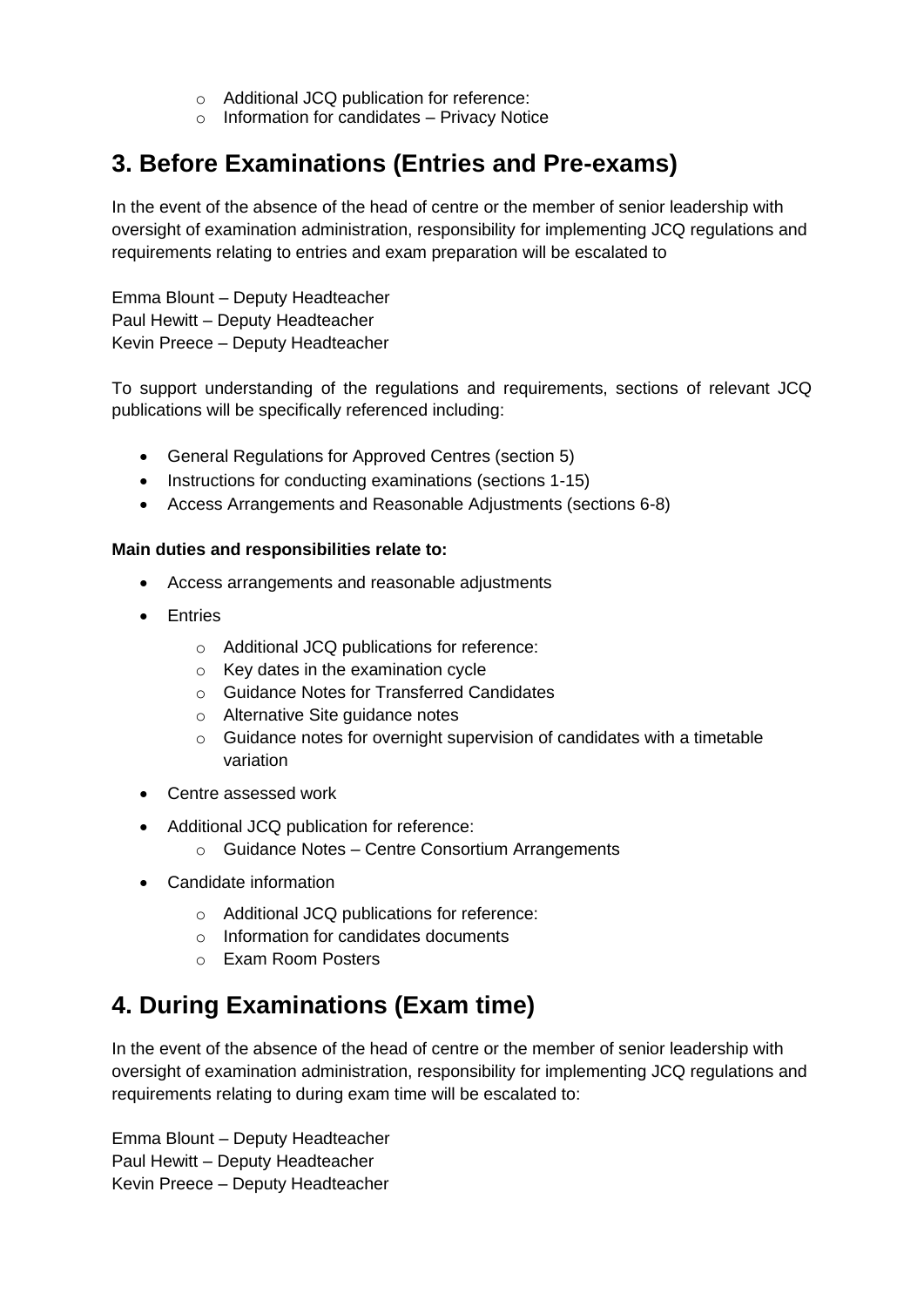To support understanding of the regulations and requirements, sections of relevant JCQ publications will be specifically referenced including:

- General Regulations for Approved Centres (sections 3, 5)
- Instructions for conducting examinations (sections 16-30)
- Access Arrangements and Reasonable Adjustments (section 8)
- A guide to the special consideration process (sections 2-7)

### **Main duties and responsibilities relate to:**

- Conducting examinations and assessments
	- o Additional JCQ publication for reference:
	- o Guidance Notes Very Late Arrival
- Malpractice
- Retention of candidates' work

# <span id="page-4-0"></span>**5. After Examinations (Results and Post-Results)**

In the event of the absence of the head of centre or the member of senior leadership with oversight of examination administration, responsibility for implementing JCQ regulations and requirements relating to after examinations will be escalated to

Emma Blount – Deputy Headteacher Paul Hewitt – Deputy Headteacher Kevin Preece – Deputy Headteacher

- To support understanding of the regulations and requirements, sections of relevant JCQ publications will be specifically referenced including:
- General Regulations for Approved Centres (section 5)

### **Main duties and responsibilities relate to:**

- Results
	- o Additional JCQ publication for reference:
	- o Release of Results notice
- Post-results services and appeals
	- o Additional JCQ publications for reference:
	- o Post-Results Services: Information and guidance to centres
	- o JCQ Appeals Booklet (A guide to the awarding bodies' appeals processes)
- Certificates

In the event of the absence of the lead exam, data and reporting officer with oversight of examination administration, responsibility for implementing JCQ regulations and requirements relating to after examinations will be escalated to:

Paul Hewitt – Deputy Headteacher